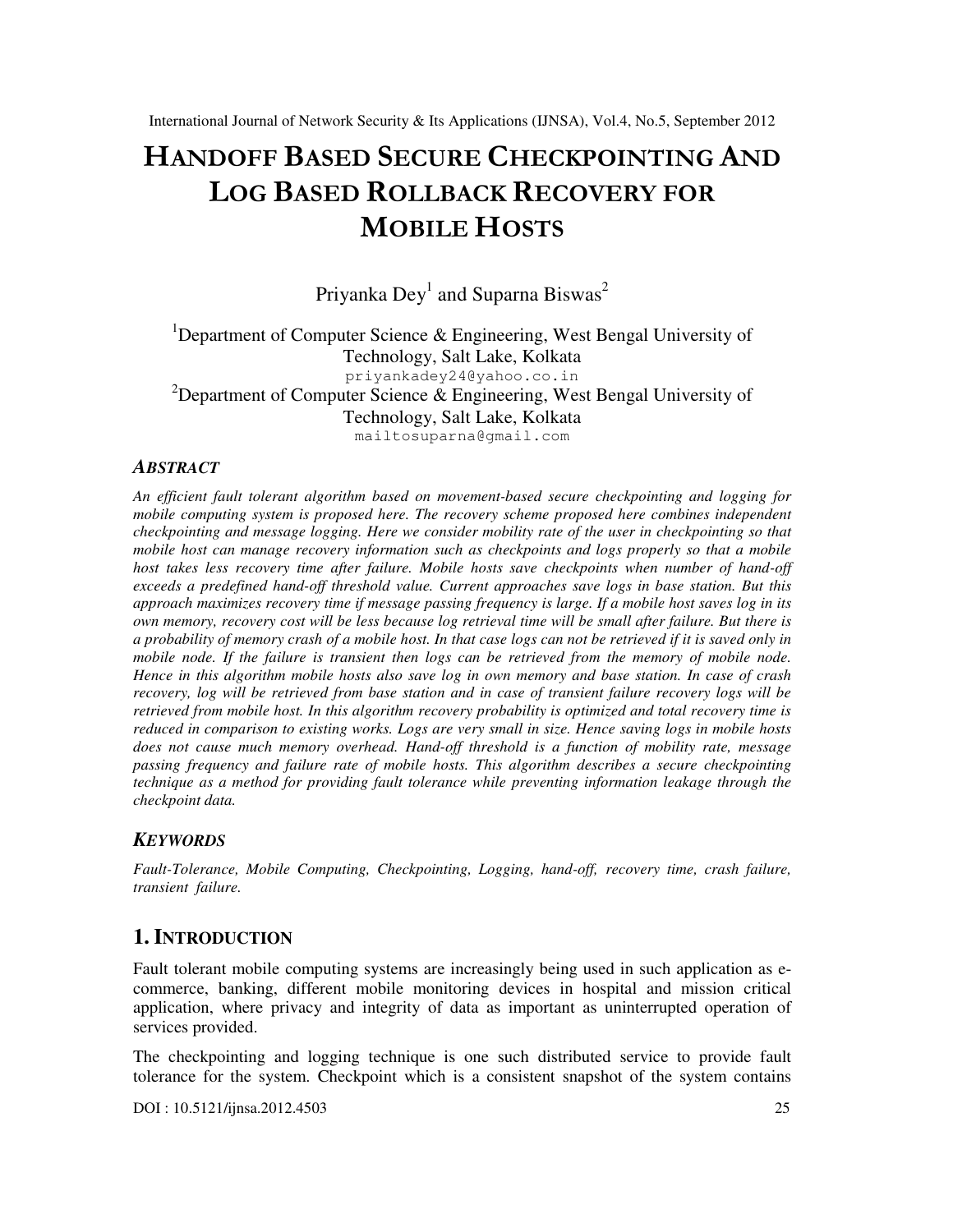process's state, register, segment and actual data of process [1]. Many checkpointing-recovery schemes have been proposed for the distributed systems. However, these schemes cannot be directly used in the mobile environment because of mobile computing system has many constraints [2][3] e.g. mobility, low bandwidth, less stable storage and frequent disconnection.

In light of the above constraint, this paper presents a movement-based checkpointing strategy combined with logging for recovery of individual hosts in mobile computing environments. In this approach Mobile host (MH) takes a checkpoint when handoff exceeds threshold of mobility. The threshold depends on log arrival rate, failure rate and mobility rate of MH. Our proposed approach mobile host saves log in its own memory to reduce the recovery time and increase recovery probability after failure. This type of log saving schemes is applicable to such kind of mobile device which can support large amount of storage of message and in which instant recovery is required after failure. This log saving approach is applicable in hospital while several mobile monitoring devices are attached to patient to monitor their temperature, pulse and so on. If failure is occur these devices should be recovered instantly [4]. But due to probability of memory crash, mobile hosts save log in both own memory and base station. We prove here our log saving technique takes less time and more recovery probability than already proposed log saving technique through our simulation results. This case is suitable in a mission critical application providing communications and shared situational awareness to an active military unit. The failure rate and mobility rate in such a mobile environment is likely to be very high. At the same time, fast recovery from failures is more important than minimizing cost of failure-free operations. For this type of system after failure it is necessary to retrieve every message and instant recovery is preferable.

The network is one of the common places where security threats exist [5][6]. In this algorithm each mobile host encrypts checkpoint and saves in base station. This prevents information leakage from checkpoint while being transferred through wireless channel. Similarly at the time of recovery, encrypted checkpoint will be retrieved and decrypted by the failed mobile host. Thus our proposed low overhead, movement based, secure checkpointing and rollback recovery algorithm ensures fault tolerance of applications running on mobile hosts as well as confidentiality of checkpoint data.

The rest of the paper is structured as follows: Section 2 discusses some of the related works, our observation and problem definitions. Section 3 describes system model  $\&$ preliminary assumptions. Section 4 elaborates data structures and notations used. Section 5 explains proposed checkpointing scheme, basic ideas and describes the algorithm. Section 6 gives Necessary correctness proofs. Section 7 elaborates simulation and performance analysis. In Section 8 we conclude our work.

# **2. RELATED WORKS**

An overview of different types of checkpointing and logging techniques and roll back recovery techniques based on the different types of checkpoint based and log based can be found in [7] [8].

Prakash and Singhal describe in [9] a checkpointing algorithm for Mobile Computing System. This checkpoint collection algorithm is synchronous and non-blocking. A minimum number of nodes are forced to take checkpoints. Each mobile host (MH )maintains a dependence vector of MHs.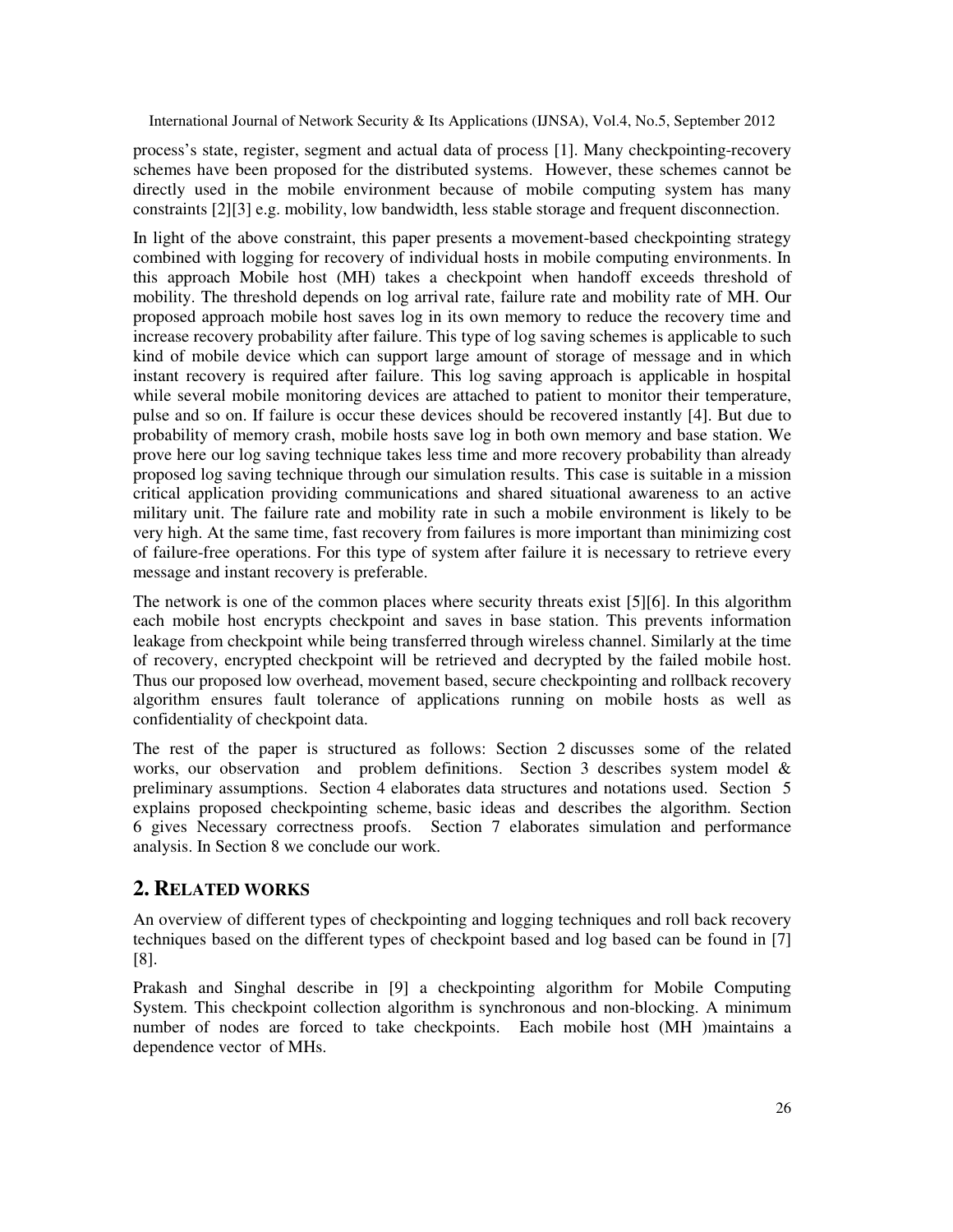T.Park et.al has presented an efficient movement based recovery scheme in [10]. Main feature of this algorithm is that a host carrying its information to the nearby mobile support station (MSS) can recover instantly in case of a failure. For failure-free execution there is a concept of a 'certain range' is introduced. An MH moving inside a range , recovery information remains in host MSS otherwise it moves recovery information to nearby MSS.

Sapna E. George et .al [11] describes a checkpointing and logging scheme based on mobility of MHs. A checkpoint is saved when hand-off count exceeds a predefined optimum threshold. Recovery probability is calculated and recovery cost is minimized in this scheme. In case of logging when MH receives message, saves this log in MSS. They compute recovery time and recovery probability by varying log arrival rate and failure rate.

#### **2.1. Our Observations**

Many checkpointing-recovery schemes have been proposed for the distributed systems; however, these schemes cannot be directly used in the mobile environment because of mobile computing constraints. In [10] and [11] it is described that independent checkpointing and message logging is suitable for failure recovery in mobile devices if we consider movement based checkpointing and logging.

In [10] they will take checkpoint on periodic basis. Periodic checkpointing may not be suitable for mobile environment due to following reason-

- 1. If the frequency of check pointing is high, the additional overhead is large.
- 2. If the frequency is low, the recovery cost may be very large.

 In [11] a movement based checkpointing and logging scheme is introduced in which checkpoint is taken based on movement threshold instead of periodic. In this algorithm log is saved in base station. So recovery time increases due to log retrieval cost.

Security is also an important issue in case of wireless network. In [10] and [11] checkpoint is always saved in base station. But after failure Checkpoint needs to be transferred. So checkpoint data may change where it is saved or when it is transferred. So security of checkpoint is required.

#### **2.2. Problem definition**

Based on the above analysis we propose an efficient fault tolerant algorithm based on movement-based secure checkpointing and logging which identifies problems and tries to provide proper solutions.

- **Transient failure of mobile hosts**: Occurrence of transient fault can not affect memory content of mobile host. No need to save log in base station. Log can be saved and retrieved from memory of mobile host itself.
- **Crash recovery**: If we save log only in base station recovery overhead will increase. So we consider a case in log saving techniques where log will be kept in mobile host's own memory. If mobile host's memory is crashed, log saved inside memory can't recover. So we consider another case in log saving techniques where log will be saved in both base station and mobile host's memory. If memory crash occur log can be retrieved from base station.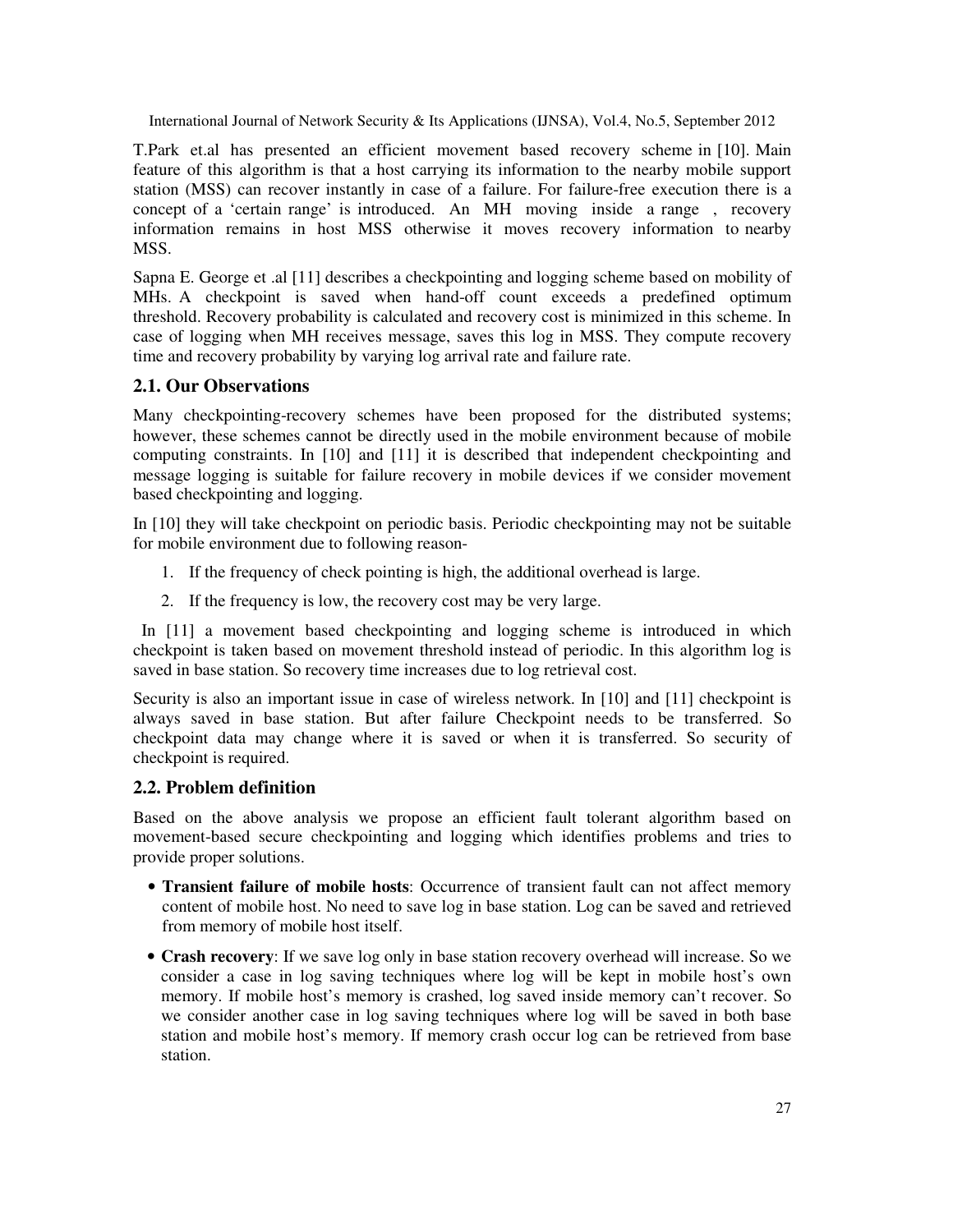- **Security attack to checkpoint in wireless channel**: Mobile computing system is used in various financial transactions where fault tolerance is necessary. To provide fault tolerance secure check pointing is an important issue. Checkpoint is transferred to base station over insecure wireless channel. Again if a mobile host fails, checkpoint needs to be transferred to the mobile host over wireless channel. The checkpoint can be attacked, compromised and corrupted in-transit by any intruder or malicious node. The mobile can not recover using modified checkpoint data. Hence rollback recovery of a failed mobile host from last saved state will not be possible. So, security of checkpoint data in wireless network is required to ensure fault tolerance of the processes running on the mobile hosts. Here we encrypt checkpoint so that checkpoint data does not changed.
- **Random movement and handoff of mobile hosts**: Mobility of mobile host is an important concern in case of mobile environment because depending on mobility, logs and checkpoints of a mobile host are saved in different base stations. So, recovery cost depends on checkpoint and log retrieval cost. The optimum movement threshold value ensures that checkpoints can be saved nearer to recovery base station, logs are not scattered too much so that overhead of unnecessary checkpoints and logs can be avoided.
- **Overhead**: Overhead is optimized by saving log in mobile host's own memory so that log retrieval cost will be zero during recovery from transient failure.

# **3. SYSTEM MODEL**

The mobile computing system considered here consists of n number of mobile nodes called mobile host (MH) and m number of static nodes called base station (BS). MHs are connected to BSs through wireless network and BSs are connected with each other though wired network. An MH can communicate with other MHs through messages. An MH can be directly connected to at most one BS at any given time. An MH can communicate with other MHs and BSs only through the BS to which it is directly connected. The links in the wired network support FIFO message communication. In this system the channel between an MH is connected to a BS also ensures FIFO communication in both the directions. Message transmission through these links takes an unpredictable, but finite amount of time during transmission. During normal operation, no messages are lost in transit. The system does not have any shared memory or a global clock among nodes. So, all communication and synchronization takes place through messages. Proposed algorithm is non-blocking while taking checkpoint.

## **3.1. Assumptions**

- During checkpoint interval messages sent, received are saved into log file.
- Every MH takes and transfers encrypted checkpoint.
- Mobile host will move only in forward direction.

# **4. DATA STRUCTURE AND NOTATION**

 $mh_id = mobile host id. BS<sub>current</sub> = currently connected base station id. BS<sub>prev</sub> = previous visited$ base station id.h<sub>c</sub>= handoff counter which keeps the record of number of handoff occurs.  $BS_{\text{loop}}$ =base station id where logs are saved  $BS_{\text{chko}}$ =base station id where checkpoint is saved hc = number of hopcount.lc = count the number of log. chkpt\_intv=checkpoint interval. Movement\_threshold=number of handoff required to take checkpoint.  $r =$  Ratio of bandwidth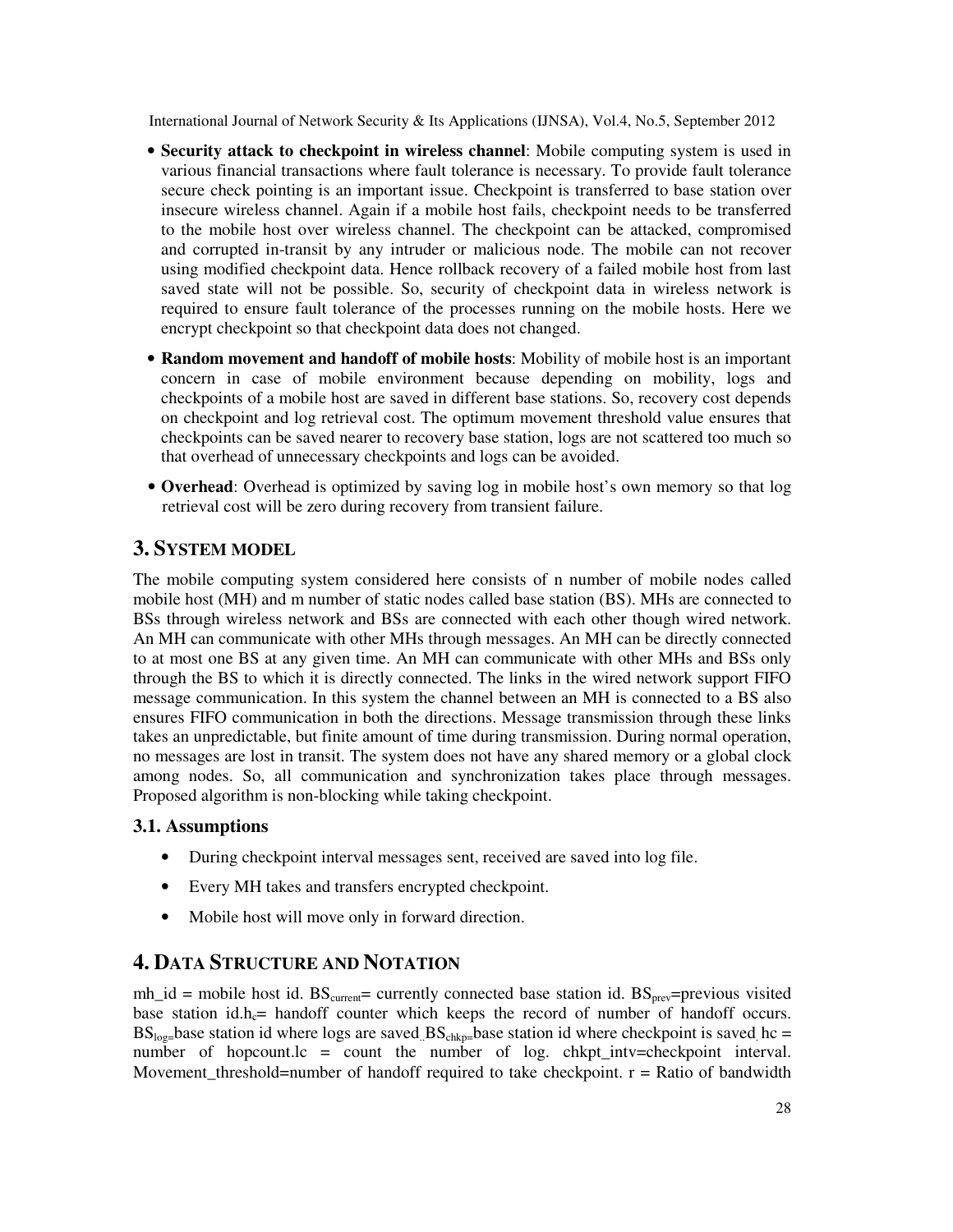of wireless network to wired network.  $T_{\text{chkp\_take\_time}} =$  time required to take checkpoint.  $T_{\text{chkpencrypt_time}}$  = time required to encrypt checkpoint.  $T_{\text{rec}}$  = time required to recovery after failures.  $T_{\text{save\_chkp\_bs}}$  = time required to transfer checkpoint. T1=time required to send the checkpoint request to  $BS<sub>chk</sub>$ . T2=time required to transfer checkpoint from  $BS<sub>chk</sub>$  to  $BS<sub>current</sub> T3<sub>=</sub>$  time required to save checkpoint. T4=time required to send the request of  $BS<sub>log</sub>$  to send log file. T5 = time required to transfer log from  $BS_{log}$  to  $BS_{current}$ . T6=time required to transfer log to MH from  $BS<sub>current</sub>$ . T7 = time required to replay log. T8 = time required to decrypt checkpoint. RP=recovery probability of mobile host. p=percentage of memory crash.

# **5. PROPOSED WORK**

The system is composed of n number of mobile nodes called MH and m number of stationary nodes called BS. When MH will connect with first BS it has to save its code through which it can be authenticated. When MH will change BS it will be authenticated first. There is a handoff counter which will increment every time when MH will move one cell to another. We consider some threshold value. When MH's handoff counter will exceed the threshold value MH will take checkpoint. During checkpointing, MH will first save the states and encrypt it and then save it in the stable storage .Then the handoff counter will initialized to zero.

MH can communicate with other MH through message. The receiver MH will save the received message in log file. Log file will contain the message, the sender and receiver ID, message sequence no. and the interval of receiver.

When failure is occurred MH will connect to any BS (not necessary the BS where failure is occurred) .When it will connect with any BS authentication will occur. If authentication is successful MH can connected to BS. MH then gives the BS id to the  $BS<sub>current</sub>$  to get the checkpoint. The  $BS_{\text{current}}$  will then send request to the  $BS_{\text{chkp}}$  where checkpoint is saved to get checkpoint. BS<sub>chkp</sub> then response the request and send the checkpoint. The current BS then sends the encrypted checkpoint to the MH. MH then decrypts the checkpoint and rollback to its last taking checkpoint.

In case of logging we consider two cases based on log saving techniques of different mobile computing devices. Two cases are illustrated in the following-

**Case1:** MH will save log in its own memory. It will not copy the log in BS. In this case when failure is occurred it has to only retrieve the checkpoint. Then MH will rollback to its last checkpoint and replay the log.

**Case2:** MH will save log in its own memory and also copy the log in BS<sub>log</sub>. In case1 there is a probability of MH memory crash. So if memory crash occurs MH can retrieve log from  $BS_{\text{log}}$ otherwise from memory.

## **5.1. Working example**

The above proposed work is illustrated through the following example cellular network. For example we consider number of MH in this figure is. Here  $C_{1,1}$  denotes MH<sub>1</sub> takes its checkpoint at interval 1. When  $MH<sub>1</sub>$  will take next checkpoint the checkpoint is denoted by  $C_{1,2}$ . The checkpoint for other MH's are denoted in the similar way. When MH1 moves from one BS to another BS its handoff counter i.e.  $h_c$  is incremented by 1.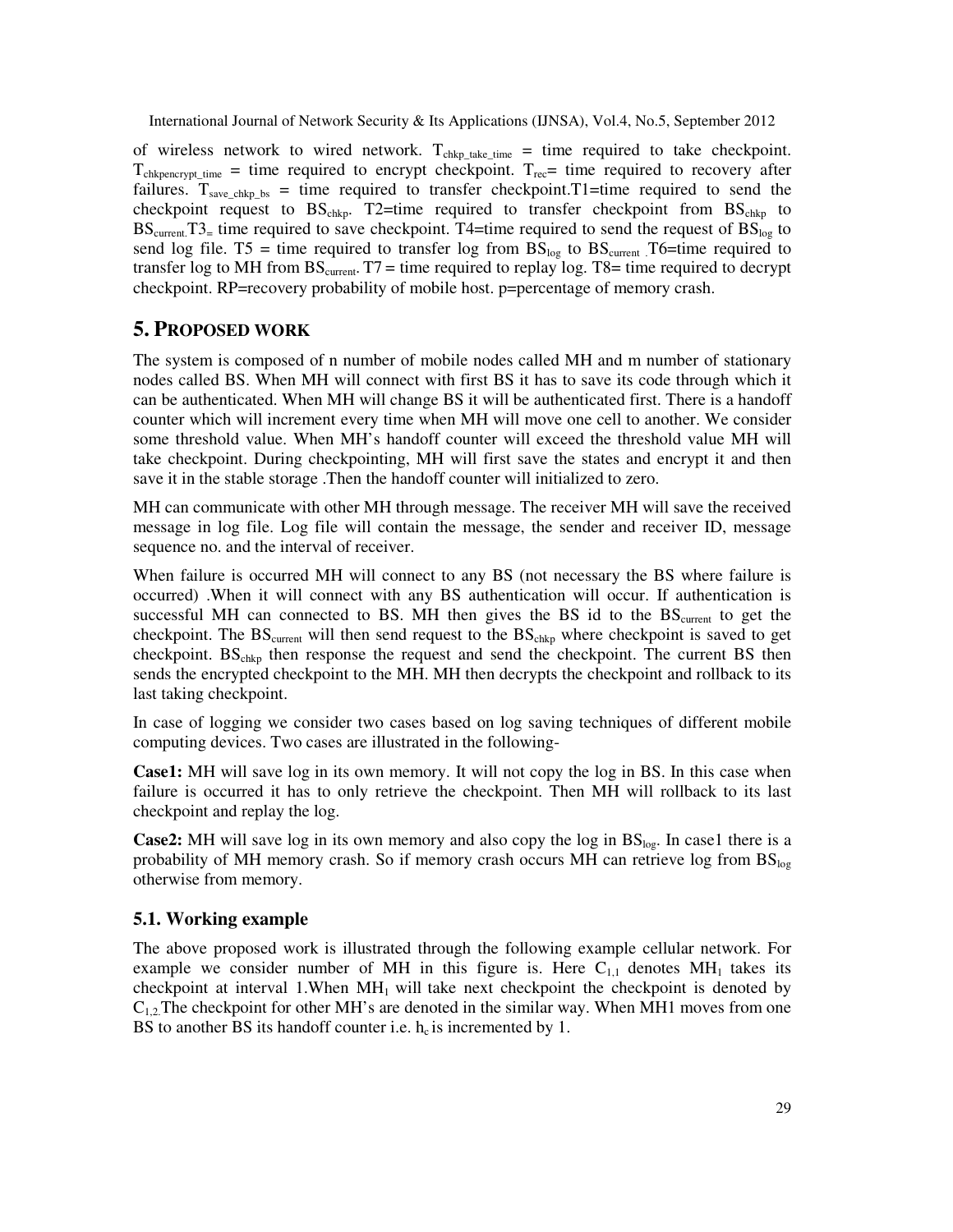

Figure 1. Working example of our proposed algorithm

MH<sub>1</sub> will take checkpoint when handoff counter i.e.  $h<sub>c</sub>=2$ . In this example we consider threshold value 2.So When  $h<sub>c</sub>=2$  every MH in this example will take checkpoint. No process has to block checkpoint. No process has to communicate with each while taking checkpoint. When MH1 will take point h<sub>c</sub> will initialized to zero and h<sub>c</sub> will be again incremented when MH<sub>1</sub>will move to another BS. This will be applicable for  $MH_2$  and  $MH_3$ . When  $MH_1$ ,  $MH_2$ ,  $MH_3$  will receive message they will first save in memory and then save to BS. So if memory crash is occurred MH can retrieve log from BS. Every MH also maintain log counter which count number of message received till last checkpoint. For  $MH_1$  after taking  $C_{1,2}$  it receives  $m_7$  so log counter will be 1.After taking checkpoint log counter will be initialized to zero. If failure is occurred before taking checkpoint MH check log counter to decide how many log it has to replay. Suppose MH<sub>3</sub> fails before taking checkpoint  $C_{3,3}$  then MH<sub>3</sub> will rollback to  $C_{3,2}$  and replay one log i.e.  $m_6$  as its log counter will be 1. Thus  $MH_3$  will recover from failure.

#### **5.2. Algorithm**

- 1. MH initially connects to BS after successful authentication.
- 2. MH sends message to the another MHs. Receiver MH saves the messages in log. Then for case1 MH can save log in memory and for case2 in  $BS<sub>log</sub>$ .
- 3. MH moves one BS to another BS and increment handoff counter.
- 4. If value of handoff counter is greater than movement threshold Checkpoint will be taken. After encryption checkpoint will be saved in  $BS<sub>chkp</sub>$ .
- 5. After failure recovery process of MH is explained in the following pseudo code.

```
 failure Recovery()
```
{

 failed MH reconnects to any BS arbitratrily ; MH will give the  $BS<sub>chkp</sub>$  id where checkpoint is saved.  $BS<sub>current</sub>$  will send request to the  $BS<sub>chkp</sub>$  where check point is saved . BS<sub>chkp</sub> then send checkpoint. BS<sub>current</sub> then send the encrypted checkpoint to MH.

MH then decrypt checkpoint.

if(failure is memory crash){

MH will give the  $BS<sub>log</sub>$  id where logs are saved.

```
BS<sub>current</sub> will send request to the BS<sub>log</sub>.
```

```
BS<sub>log</sub> then send log to BS<sub>current</sub>.
```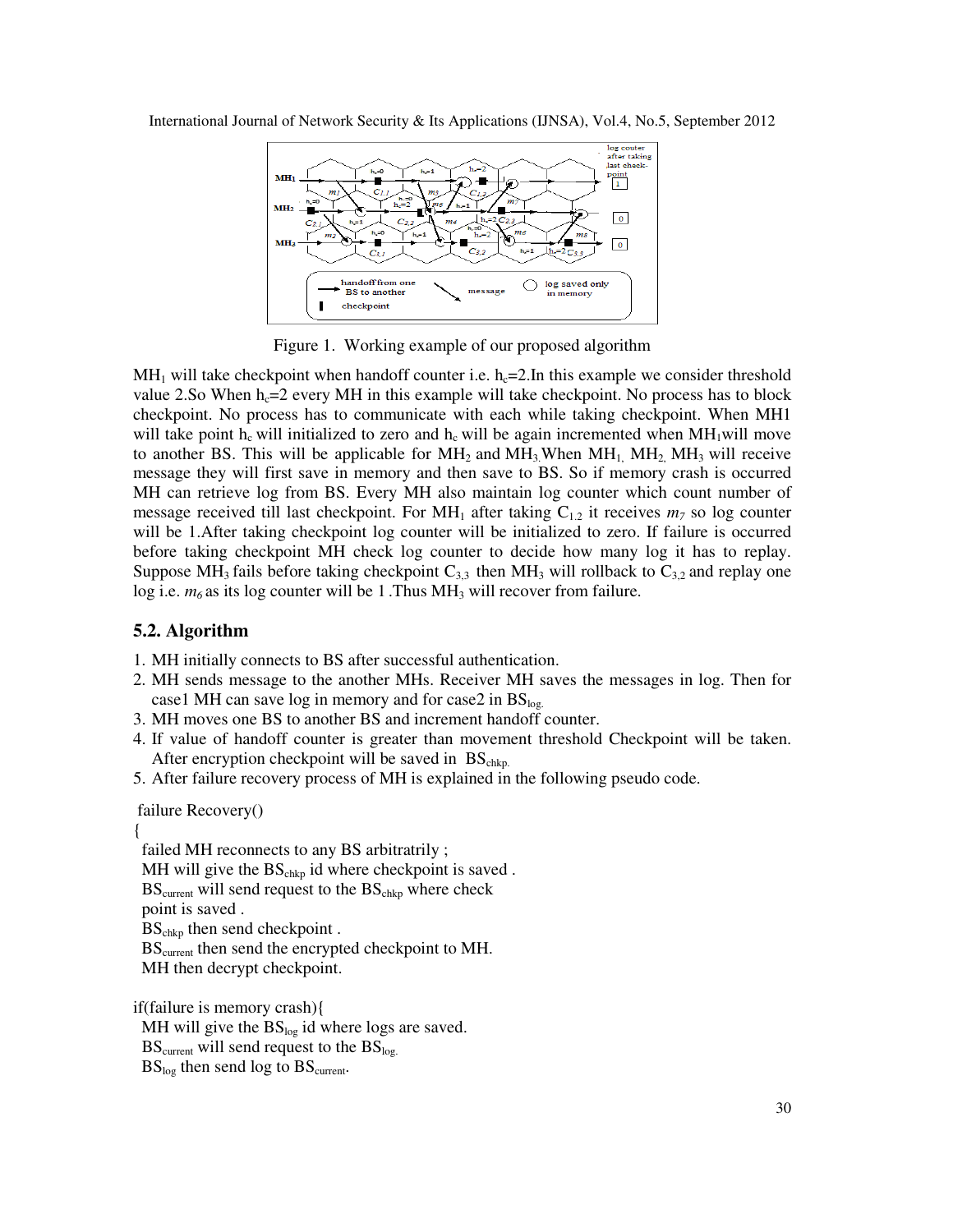BScurrent then send the logs to MH.

} else { MH will retrieve all the log from memory. } MH will rollback to last checkpoint and replay all the log. }

# **6. CORRECTNESS AND PROOF**

**Theorem 1**: The Proposed algorithm ensures consistent global checkpointing

**lemma 1**: No orphan or lost message is generated by the technique

Proof: To prove this we consider two cases on the basis of Fig.1.-

**Case1:**MH<sub>1</sub> fails after taking checkpoint  $C_{1,2}$  and receiving  $m_7$  from MH<sub>2</sub>.

In this case  $m<sub>7</sub>$  is considered as lost message because the state of  $MH<sub>2</sub>$  reflects sending it but  $MH<sub>1</sub>$  does not reflects receive it. So  $m<sub>7</sub>$  can be considered as loss message because it cant replay after failure.

According to our algorithm  $m_7$  is not considered as lost message because when MH<sub>1</sub> receives  $m_7$ it saves in its own memory. After failure when  $MH_1$  rollbacks to  $C_{1,2}$  and replays  $m_7$ .

**Case2:** MH<sub>2</sub> fails before taking checkpoint  $C_{2,3}$  after sending  $m_6$  to MH<sub>1</sub>

In this case  $m_6$  considers as orphan message because the state of MH<sub>3</sub> saves  $m_6$  is received from  $MH_2$  but as  $MH_2$  fails, its state has no record about the event that  $MH_2$  sends  $m_6$  to  $MH_3$ . So *m6* can be considered as orphan message.

According to our algorithm  $m<sub>6</sub>$  is not considered as orphan message because when  $MH_1$  receives  $m_6$  it saves in its own memory. So after failure  $MH_1$  can replay it

So theorem1 is proved.

# **7. PERFORMANCE ANALYSIS**

We simulate this algorithm for mobile environment using C language. We use rand () function in C to generate join, leave, send and receive function randomly. We simulated encryption and decryption of checkpoints using a very simple cryptography technique to verify the working of the proposed secure checkpointing algorithm. In Practical purpose strength of security technique is a big issue. Public key cryptography using elliptic curve cryptography is already well established for PDAs. Implementation of Elliptic curve cryptography algorithm is out of scope of this work. We have implemented random movement, handoff, computation message sending and receiving, logging, checkpoint, failure and rollback recovery of mobile hosts to get different parameters for the performance analysis of the proposed algorithm. Only encryption and decryption times of checkpoint are taken same as ECAES encrypt and ECAES decrypt time mentioned in [12]. In our system the following parameter values are kept constant. The ratio of bandwidth of wireless to wired network is .1 as mentioned in [11]. Size of each character of each message is considered as 1 bit. Failure rate and log arrival rate are considered to be of exponential distribution. In this system many parameters such log arrival rate, failure rate, and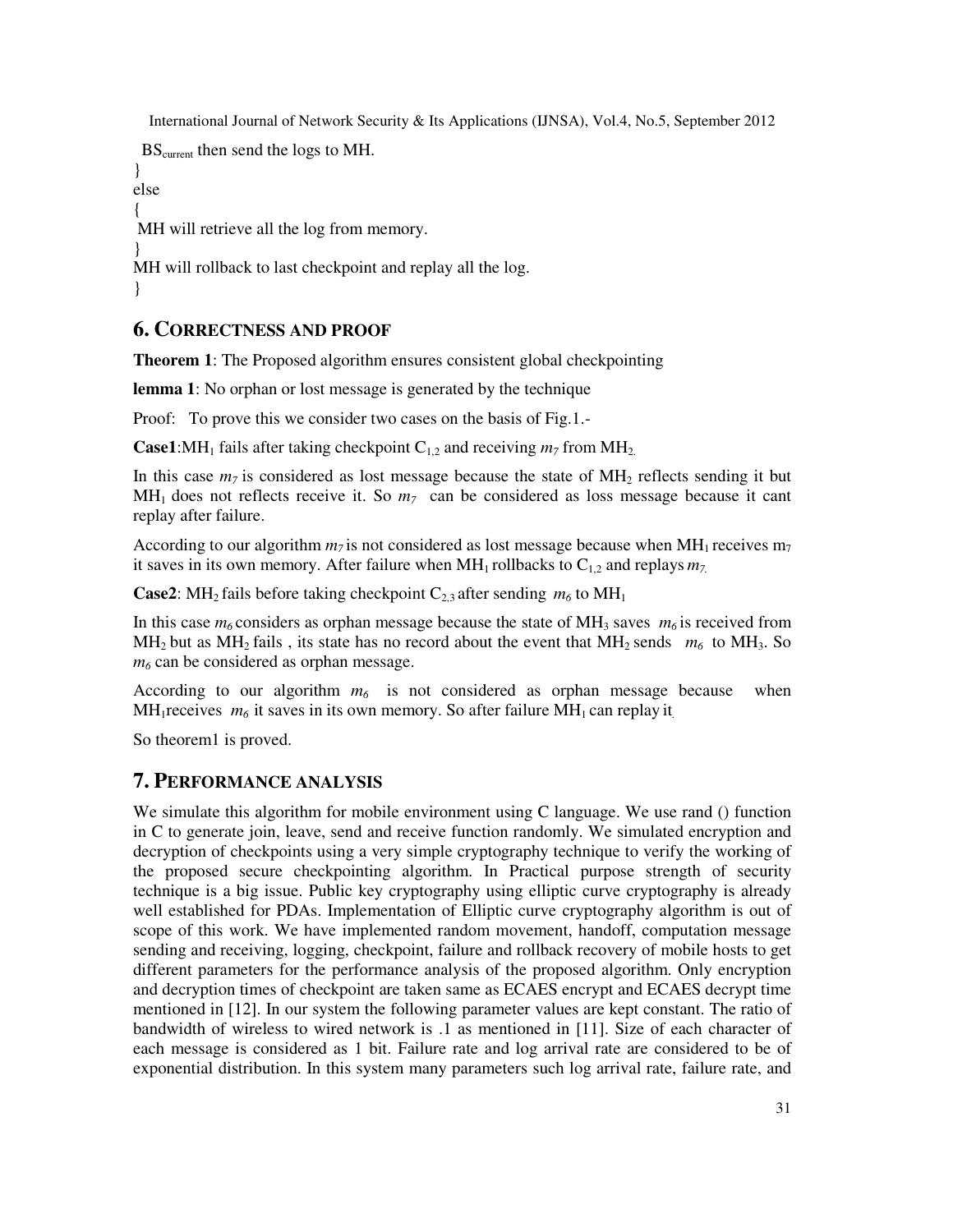movement threshold were varied across runs. These values do not assume a specific application or environment. These values were chosen for simulation and performance analysis only. Here we consider MH will move only in forward direction. Here we calculate failure rate by assuming failure is occurred when handoff counter=movement threshold-1.

In this performance analysis we compare the result of log taking scheme used in [11] with our log taking scheme. For this comparison we consider three cases. We consider this to compare with our own case to calculate the overhead. These cases are

**Case1:** MH will save the log to the BS where it will save checkpoint and delete the message from own memory. MH will retrieve log from  $BS<sub>log</sub>$  for recovery.

**Case2:** MH will save log in its own memory. It will not copy the log in  $BS<sub>log</sub>$ . This case is considered only for transient failure. But there is a possibility of memory crash. So we consider case3.

**Case3:** MH will save log in its own memory and also copy the log in  $BS_{\text{log}}$ . In case memory is crashed it can retrieve log from  $BS_{log}$  otherwise from MH's memory.

#### • **Secure checkpoint cost**

 This cost will be same for case1, case2 and case3 because checkpoint taking techniques for three cases are same.

 $T_{\text{chkp\_take\_time}} + T_{\text{save\_chkp\_bs+}} + T_{\text{chkp} \text{energy} \text{time}}$ 

 $= 0.003 + 0.234 + 1.759 = 1.996s$ 

If we consider encrypted checkpoint overhead will increase by 1.759s.

#### • **Recovery Time**

**For case1:**  $T_{rec} = (T1 + hc*(T2))^*r + T3 + T4 + lc*hc*(T5)^*r + T6 + (lc * T7)$ 

**For case2:**  $T_{\text{rec}} = (T1 + hc^*(T2))^*r + T3 + T8 + (1c * T7)$ 

**For case3:**  $T_{\text{rec}} = (T1 + hc^{*}(T2))^{*}r + T3 + T8 + p^{*}(lc^{*}T7)) + ((1-p)^{*}(T4 + lc^{*}hc^{*}(T5))^{*}r$ 

 $+$  T6+ ( lc  $*$  T7))

#### • **Recovery Probability**

**For case1:** RP<sub>=</sub> (No. of times successfully retrieve checkpoint and logs)/ (No. of attempts to retrieve checkpoint and log)

**For case2:**  $RP_$  (No. of times successfully retrieve checkpoint )/(No. of attempts to retrieve checkpoint)

**For case3:**  $RP = p^*((No. of times successfully retrieve checkpoint and logs)/(No. of attempts to$ retrieve checkpoint and  $log$ ))+(1-p)\*((No. of times successfully retrieve checkpoint )/( No. of attempts to retrieve checkpoint))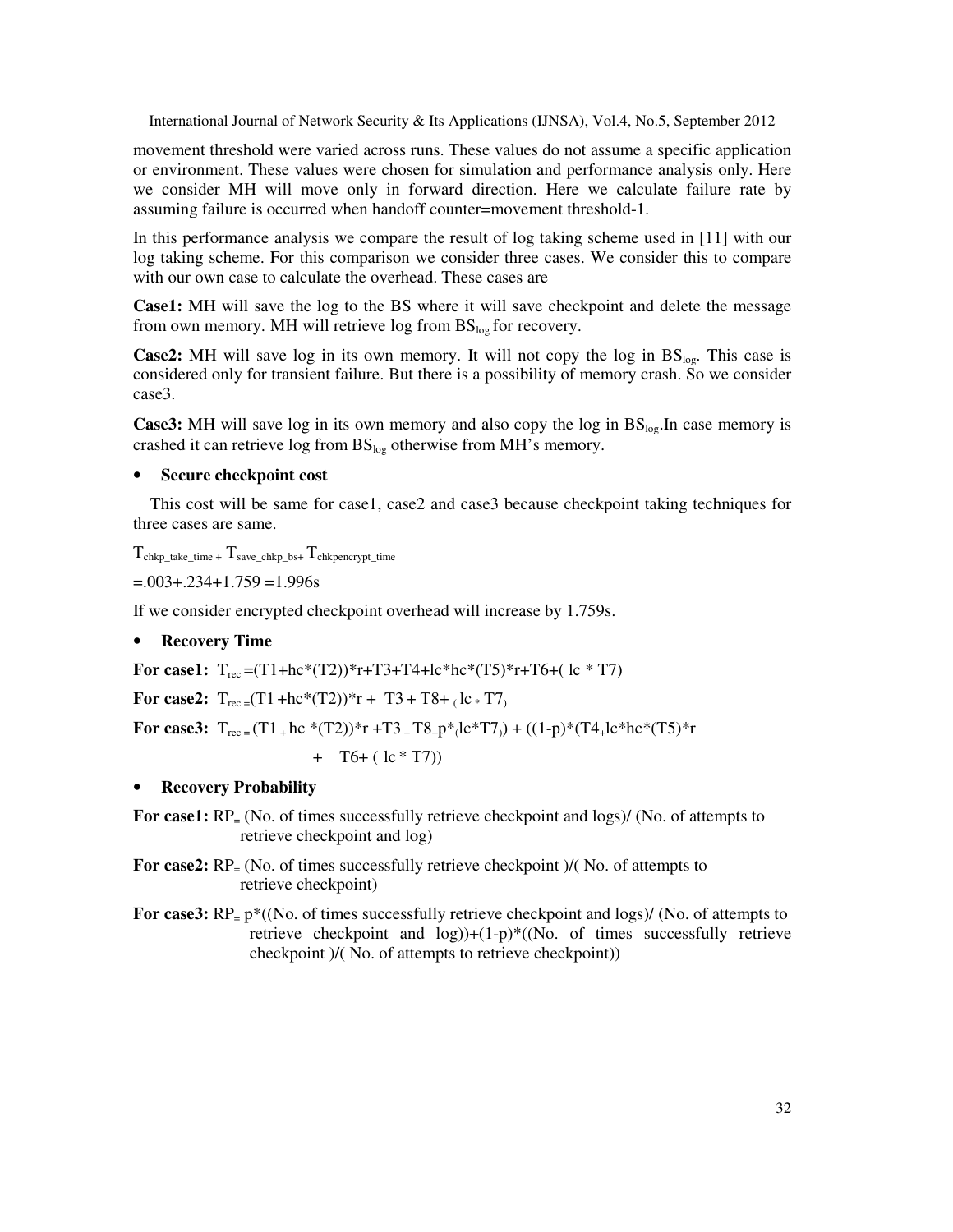

Figure 2(a).failure vs. recovery time log. (b).log arrival rate vs. recovery time

In figure 2(a) we take log arrival rate .667 as constant. By varying failure rate we get recovery time we see that if failure rate increases recovery time will decreases because if failure rate increases less log will be taken. So during recovery less no. of log needs to be transferred. In this figure we compare the result of case1 and case2.

In figure 2(b) we get recovery time by varying log arrival rate and keep failure rate .34 as constant. We see that if log arrival rate increases recovery time will increase because if log arrival rate is increased more number of logs will be taken. So recovery time will be increased. In this figure we compare the result of case1 and case2.

In both figure we can see that recovery time overhead increases in case1 than case2 as in case2 log transfer cost does not consider as log will be saved in mobile host's own memory.

By considering this memory crash probability we compute recovery time by varying log arrival rate and keeping constant the failure rate .34 and .69.



Figure 3 log arrival rate vs. recovery time (a) when memory crash probability=30%(b) when memory crash probability=50% (c) when memory crash probability=70%

In the above all the figure we compare the recovery time of case1 with case3 by varying log arrival rate and keeping constant the failure rate .34 and .69.

In the above figure  $3(a)$  we compare the recovery time of case1 with case3 by considering memory crash probability =30%. According to our result the recovery time overhead for case1 increases 18.27s than case3 while considering constant failure rate=.34 and 11.774s than case3 while considering constant failure rate=.69. Recovery time of case1 is greater than case3 because only 30% time (if memory crash probability 30%) log will be retrieved from base station otherwise log retrieved from own memory. So case3's recovery time is less than case1.

In the above figure 3(b) we compare the recovery time of case1 with case3 by considering memory crash probability =50%.According to our result the recovery time overhead for case1 is increases 13.006s than case3 while considering constant failure rate=.34 and 6.8257s than case3 while considering constant failure rate=.69. Recovery time of case1 is greater than case3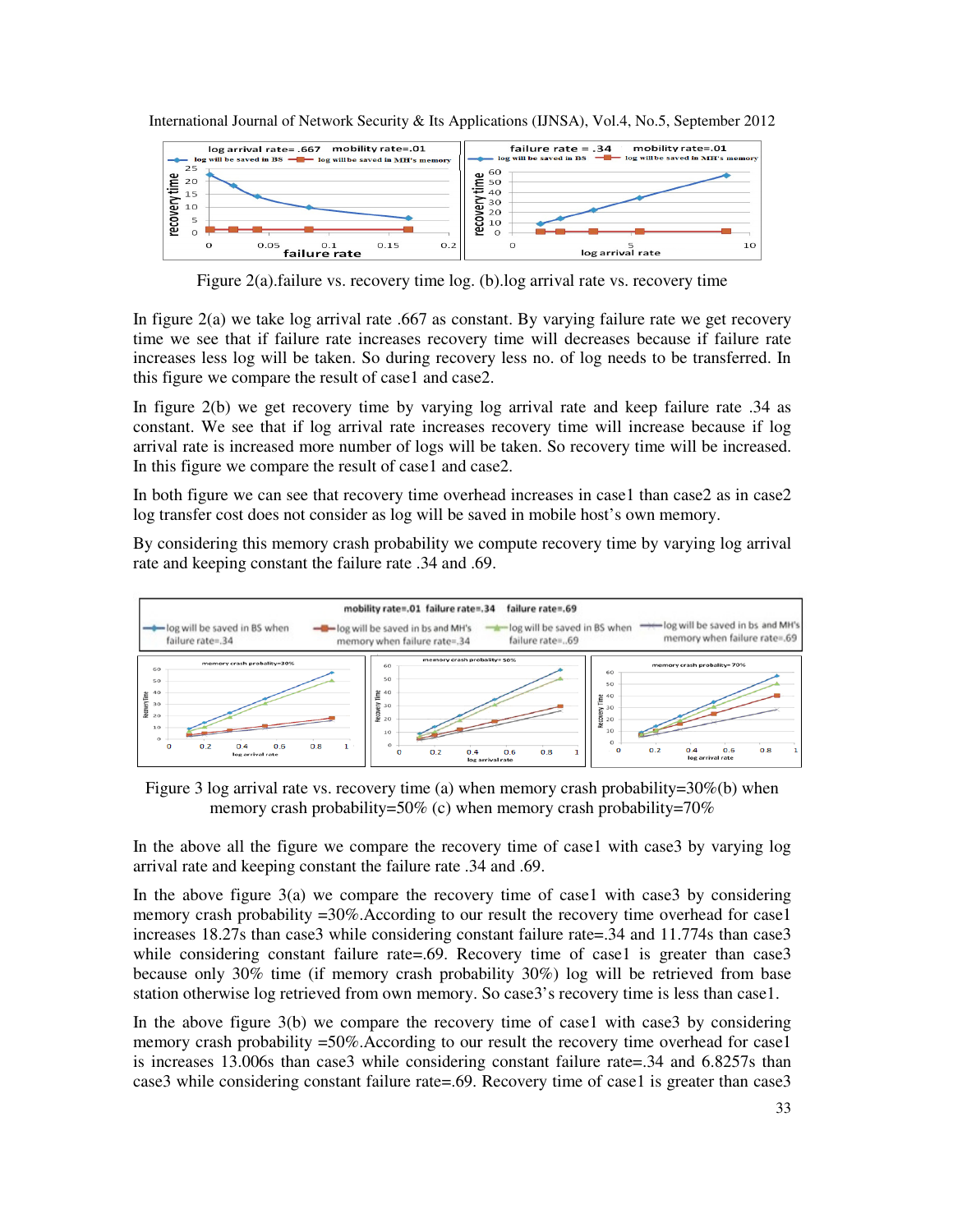because only 50% time (if memory crash probability 50%) log will be retrieved from base station otherwise log retrieved from own memory. So case3's recovery time is less than case1.

In the above figure  $3(c)$  we compare the recovery time of case1 with case3 by considering memory crash probability =70%. According to our result the recovery time overhead for case1 increases 7.832s than case3 while considering constant failure rate=.34 and 5.2794s than case3 while considering constant failure rate=.69. Recovery time of case1 is greater than case3 because only 70% time (if memory crash probability 70%) log will be retrieved from base station otherwise log retrieved from own memory. So case3's recovery time is less than case1.

Now by considering this memory crash probability we compute recovery time by varying failure rate and keeping constant the log arrival rate .667 and 1.16.



Figure 4 Failure rate vs.recovery time (a) when memory crash probability=30% (b) when memory crash probability=50% (c) when memory crash probability=70%

In all the above figure we compare the recovery time of case1 with case3 time by varying failure rate and keeping constant the log arrival rate.667 and 1.16 .

In the above figure 4(a) we compare the recovery time of case1 with case3 by considering memory crash probability =30%. According to our result the recovery time overhead for case1 increases 8.77s than case3 while considering constant log arrival rate=.667 and 13.221s than case3 while considering constant log arrival rate=1.16. Recovery time of case1 is greater than case3 because only 30% time (if memory crash probability 30%) log will be retrieved from base station otherwise log retrieved from own memory. So case3's recovery time is less than case1.

In the above figure 4(b) we compare the recovery time of case1 with case3 by considering memory crash probability =50%.According to our result the recovery time overhead for case1 increases 7.6625s than case3 while considering constant log arrival rate  $=667$  and 9.8685s while considering constant log arrival rate=1.16. Recovery time of case1 is greater than case3 because only 50% time (if memory crash probability 50%) log will be retrieved from base station otherwise log retrieved from own memory. So case3's recovery time is less than case1.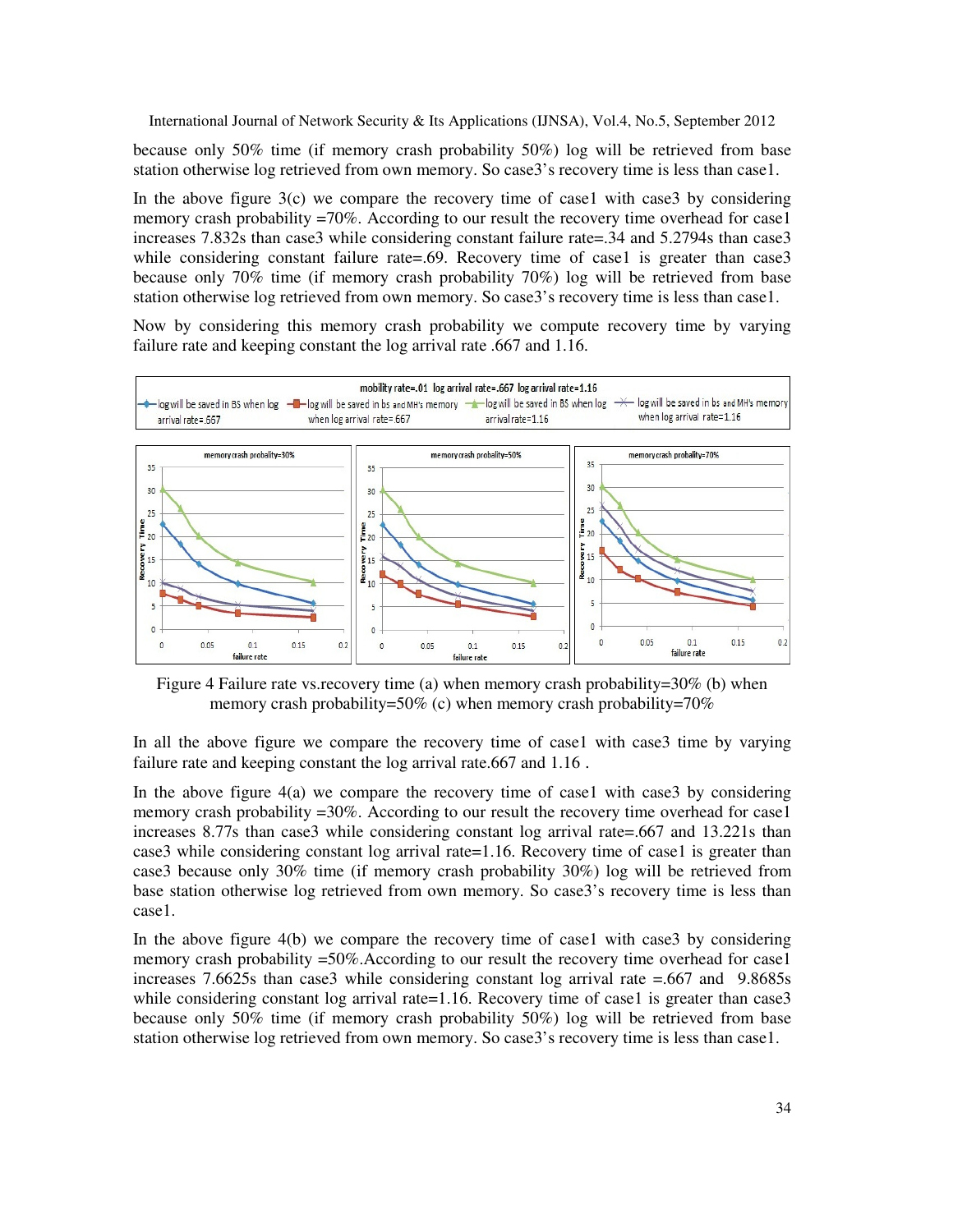In the above figure  $4(c)$  we compare the recovery time of case1 with case3 by considering memory crash probability =70%. According to our result the recovery time overhead for case1 increases 4.032s than case3 while considering constant log arrival rate=.667 and 5.6672s while considering constant log arrival rate=1.16. Recovery time of case1 is greater than case3 because only 70% time (if memory crash probability 70%) log will be retrieved from base station otherwise log retrieved from own memory. So case3's recovery time is less than case1.

In the above figure if we observe the differences of recovery time between case1 and case3 by varying log arrival rate and keep constant failure rate and vice versa we can get the following figure which indicates the approx difference between case1 and case3



Figure.5. recovery time overhead comparison between case1 and case3 for memory crash probability 30%, 50%, & 70% (a) varying log arrival rate and constant failure rate .34(b) varying log arrival rate constant failure rate .69 (c) for varying failure rate and constant log arrival rate .667 (d) for varying failure rate and constant log arrival rate 1.16.

In the above figure  $5(a)$  and  $5(b)$  as memory crash probability increases we can see that recovery time overhead decreases because probability of retrieve log from base station increases with memory crash probability. So we can see that case3 also gives less recovery time than case1.This two figures are drawn after observing the recovery time differences in figure  $3(a)$ ,  $3(b)$  and  $3(c)$ .

In the above figure  $5(c)$  and  $5(d)$  as memory crash probability increases we can see that recovery time overhead decreases because probability of retrieve log from base station increases with memory crash probability. So we can see that case3 also gives less recovery time than case1.This two figures are drawn after observing the recovery time differences in figure  $4(a)$ ,  $4(b)$  and  $4(c)$ .

We encrypts checkpoint in our proposed algorithm. In the below we analyze for encryption how much time is increased.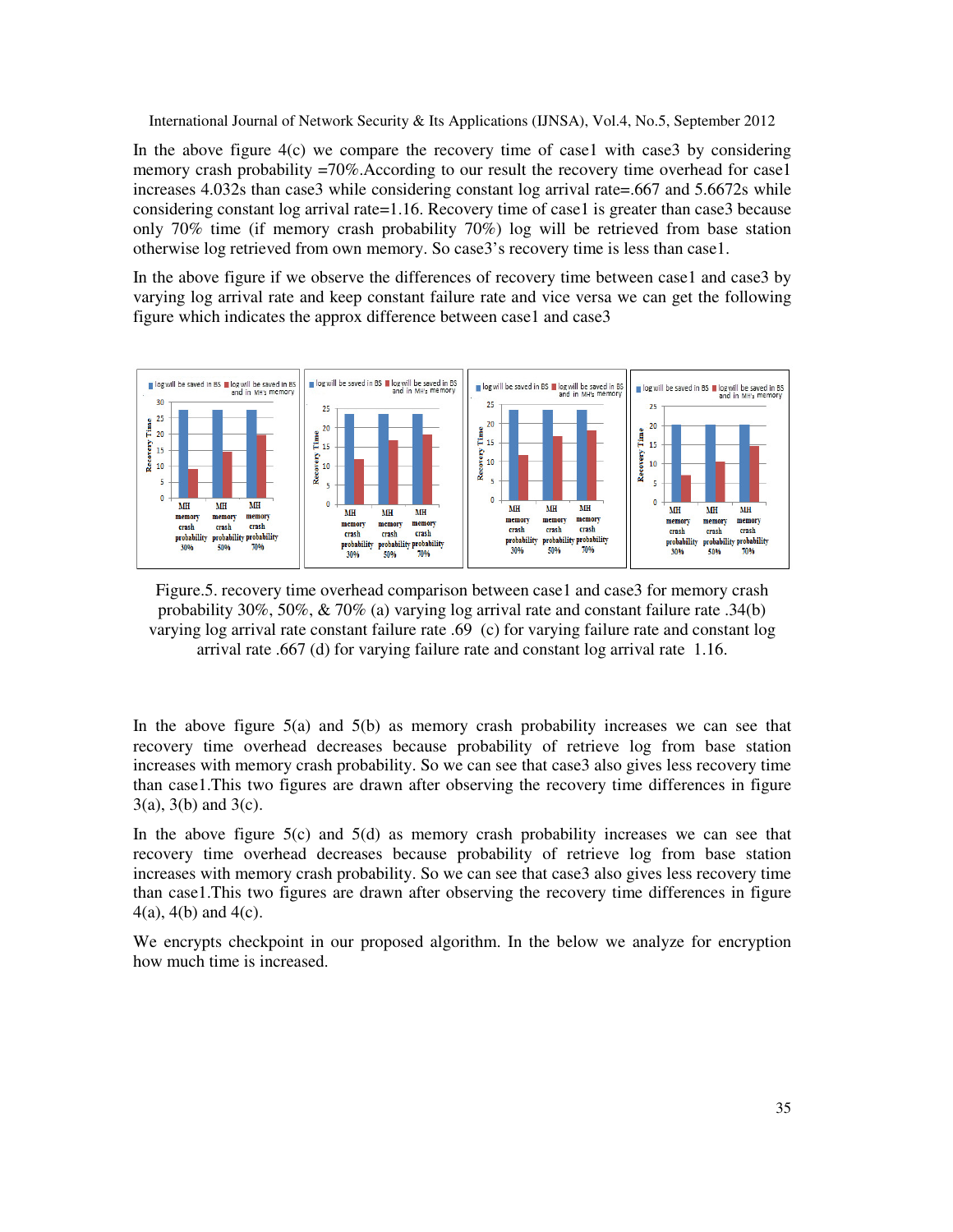

Figure 6(a) log arrival rate vs recovery time(for comparision decryption time overhead) (b) failure rate vs recovery time(for comparision decryption time overhead) (c) Recovery time vs. movement threshold

In the above figure  $6(a)$  and  $6(b)$  we consider two cases. In case1 we calculate recovery time by considering decryption time of checkpoint. In case2 we calculate recovery time by not considering decryption. We can see that recovery time overhead increases by 1.759s.

 In figure 6(c) we compare recovery time of case1 with case2 by varying movement threshold. We can see if movement threshold increases recovery time also increases because if movement threshold increases checkpoint interval between two checkpoint increases so checkpoint transfer cost will be high and more number will be taken between this interval.Recovery time for case1 is more than case2 because in case2 log is saved in own memory.



Figure 7(a) failure rate vs recovery probability (b) Log arrival rate vs recovery probability

Failure rate is directly proportional to recovery probability.If failure rate is increased rate of change of base station may decrease.So mobile host may recconect to base station which is nearest to the base station where checkpoint is saved.So probability to retrieve checkpoint is increased.If failure rate is frequent mobile host will take less no. of log.So successful log retrieval probability will also increase.Thus if failure rate is increased recovery probability will increased.In the above figure 7(a) we compare failure rate vs. recovery probability of case1 and case2.We can see that recovery probability of case2 is higher than case1 because in case1 both checkpoint and logs will be saved in base station.So after failure both checkpoint and log needs to be retrieved.But in case of case2 only checkpoint is saved in base station.So only checkpoint needs to be retrieved after failure as logs are always saved in mobile host's memory. So after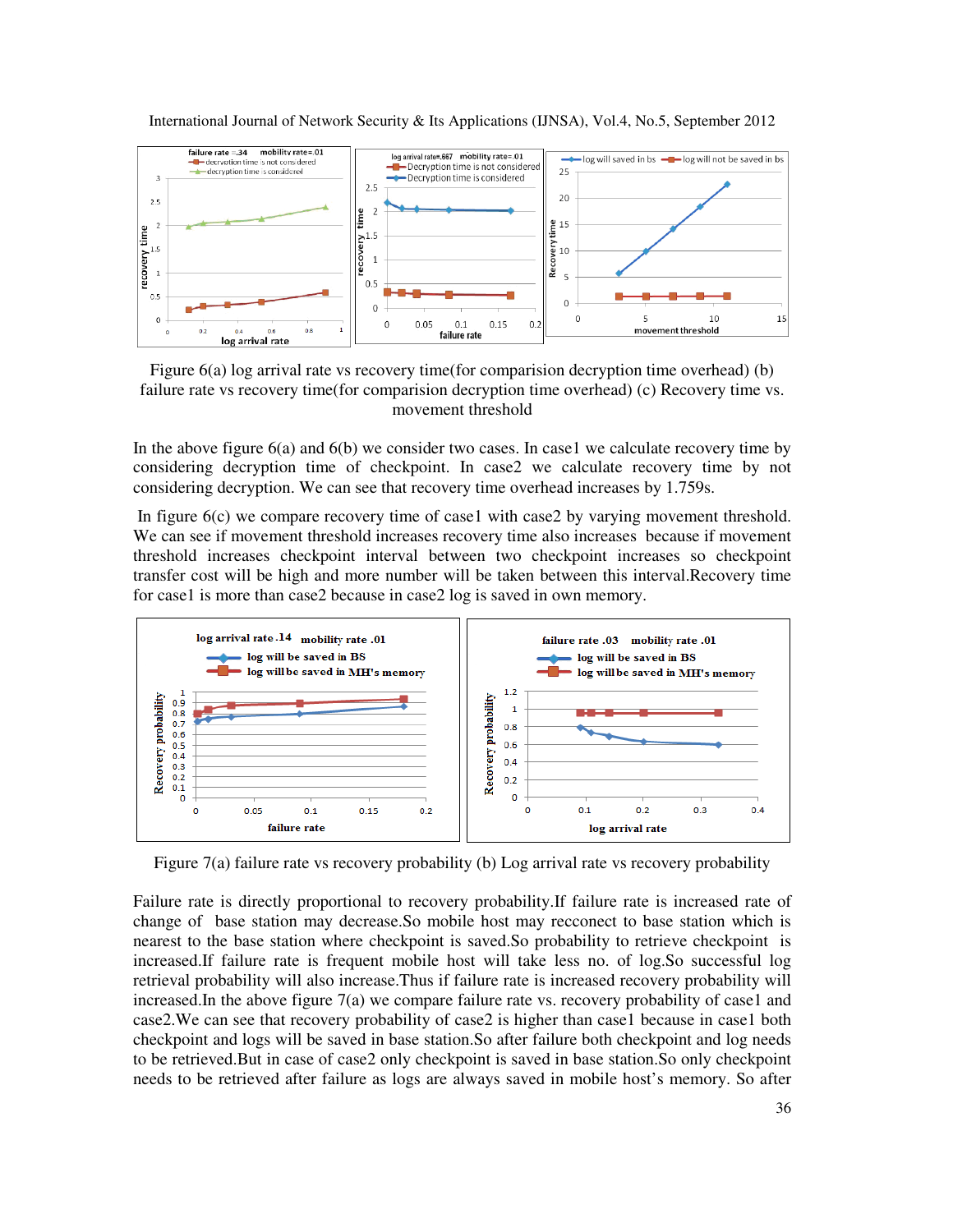failure if logs are not retrieve properly mobile host cant recover properly.As this log retrieval does not exist in case2, recovery probability of case2 is greater than case1.

Log arrival rate is inversely proportional to recovery probability.If log arrival rate is high more no. of log needs to be retrieved. In the above figure 7(b) recovery probability of case2 is higher than case1 as in case1 logs are always saved in base station instead of mobile host's memory.So recovery probability of case2 and case1 differs as in case1 there is a chance of inproper retrieval of log for which mobile host cant recover after failure.

If we observe the abaove fiigure we can get the difference of recovery probability between case1 and case2. This difference is represented through the following graph.



Figure.8 recovery probability overhead comparison between case1 and case2 for.(a) varying log arrival rate( b) varying failure rate

In the above figure  $8(a)$  we can show that recovery probability of case is .158 higher than recovery probability of case1.Here we vary log arrival rate and keep constant failure rate as .03.After observation of figure 7(a) we draw this figure 8(a).

In the above figure 8(b) we can show that recovery probability of case2 is .06 higher than recovery probability of case1.Here we vary failure rate and keep constant log arrival rate as .14. After observation of figure 7(b) we draw this figure 8(b).



Figure.9 log arrival rate vs. recovery probability (a) when memory crash probability=30%(b) when memory crash probability=50% (c) when memory crash probability=70%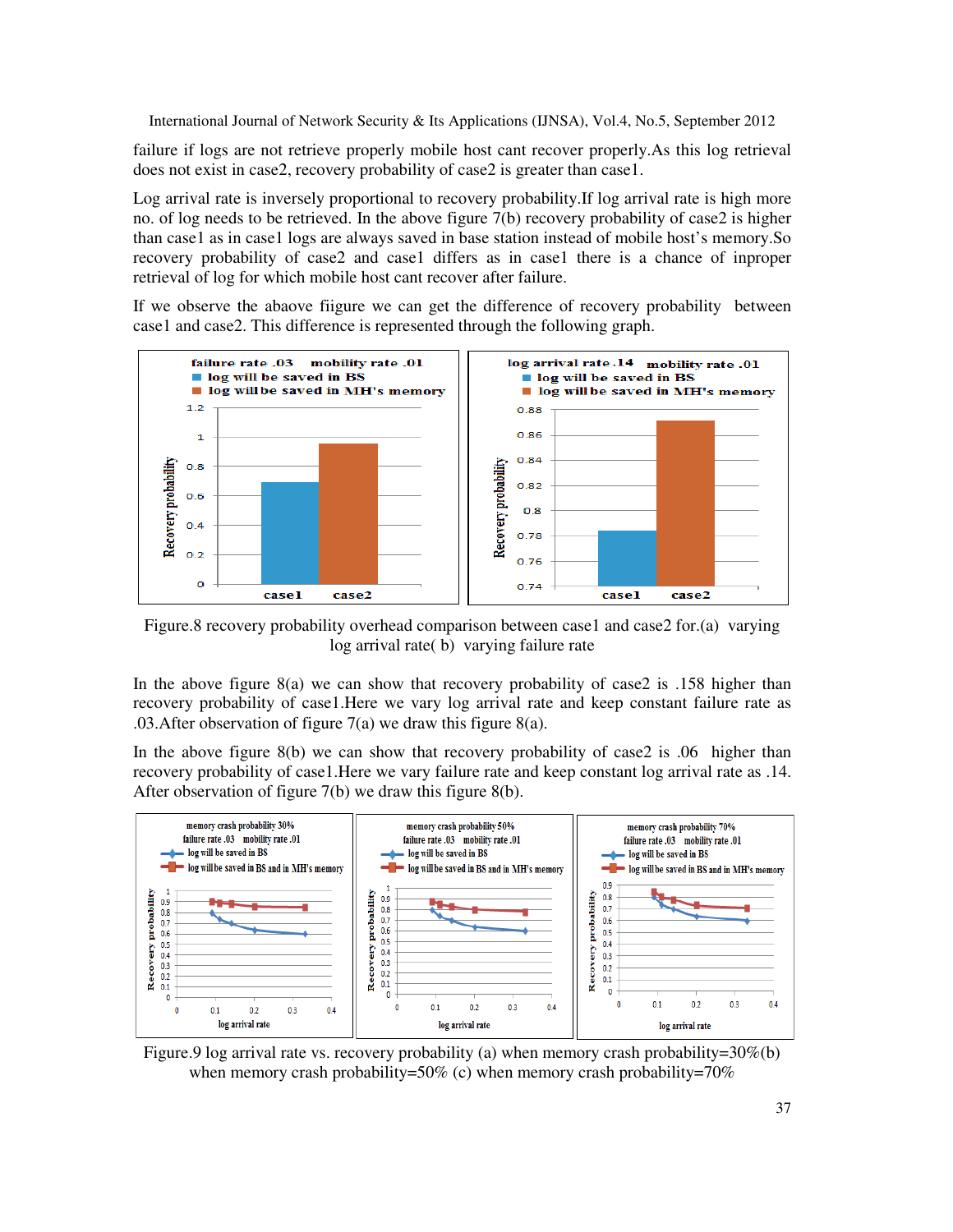In the above figure  $9(a)$  we compare recovery probability of case1 and case3. Here we consider memory crash probability  $= 30\%$  by varying log arrival rate and keep constant failure rate as .03. In this case recovery probability of case3 is higher than case1 because in case3 mobile host will retrieve logs from base station when memory crash occurs i.e. 30%. But in case1 every time logs need to be retrieved when failure is occurred. So recovery probability of case3 is greater than case1.

In the above figure 9(b) we compare recovery probability of case1 and case3. Here we consider memory crash probability =  $50\%$  by varying log arrival rate and keep constant failure rate as .03. In this case recovery probability of case3 is higher than case1 because in case3 mobile host will retrieve logs from base station when memory crash occurs i.e. 50%. But in case1 every time logs need to be retrieved when failure is occurred. So recovery probability of case3 is greater than case1.

In the above figure  $9(c)$  we compare recovery probability of case1 and case3. Here we consider memory crash probability =  $70\%$  by varying log arrival rate and keep constant failure rate as .03. In this case recovery probability of case3 is higher than case1 because in case3 mobile host will retrieve logs from base station when memory crash occurs i.e. 70%. But in case1 every time logs need to be retrieved when failure is occurred. So recovery probability of case3 is greater than case1.



Figure.10. failure rate vs. recovery probability (a) when memory crash probability=30%(b) when memory crash probability=50% (c) when memory crash probability=70%

In the above figure 10(a) we compare recovery probability of case1 and case3.Here we consider memory crash probability =  $30\%$  by varying failure rate and keep constant log arrival rate as .14. In this case recovery probability of case3 is higher than case1 because in case3 mobile host will retrieve logs from base station when memory crash occurs i.e. 30%. But in case1 every time logs need to be retrieved when failure is occurred. Recovery probability increases with failure rate. So recovery probability of case3 is greater than case1.

In the above figure 10(b) we compare recovery probability of case1 and case3.Here we consider memory crash probability  $= 50\%$  by varying failure rate and keep constant log arrival rate as .14. In this case recovery probability of case3 is higher than case1 because in case3 mobile host will retrieve logs from base station when memory crash occurs i.e. 50%.But in case1 every time logs need to be retrieved from base station when failure is occurred. Recovery probability increases with failure rate. So recovery probability of case3 is greater than case1.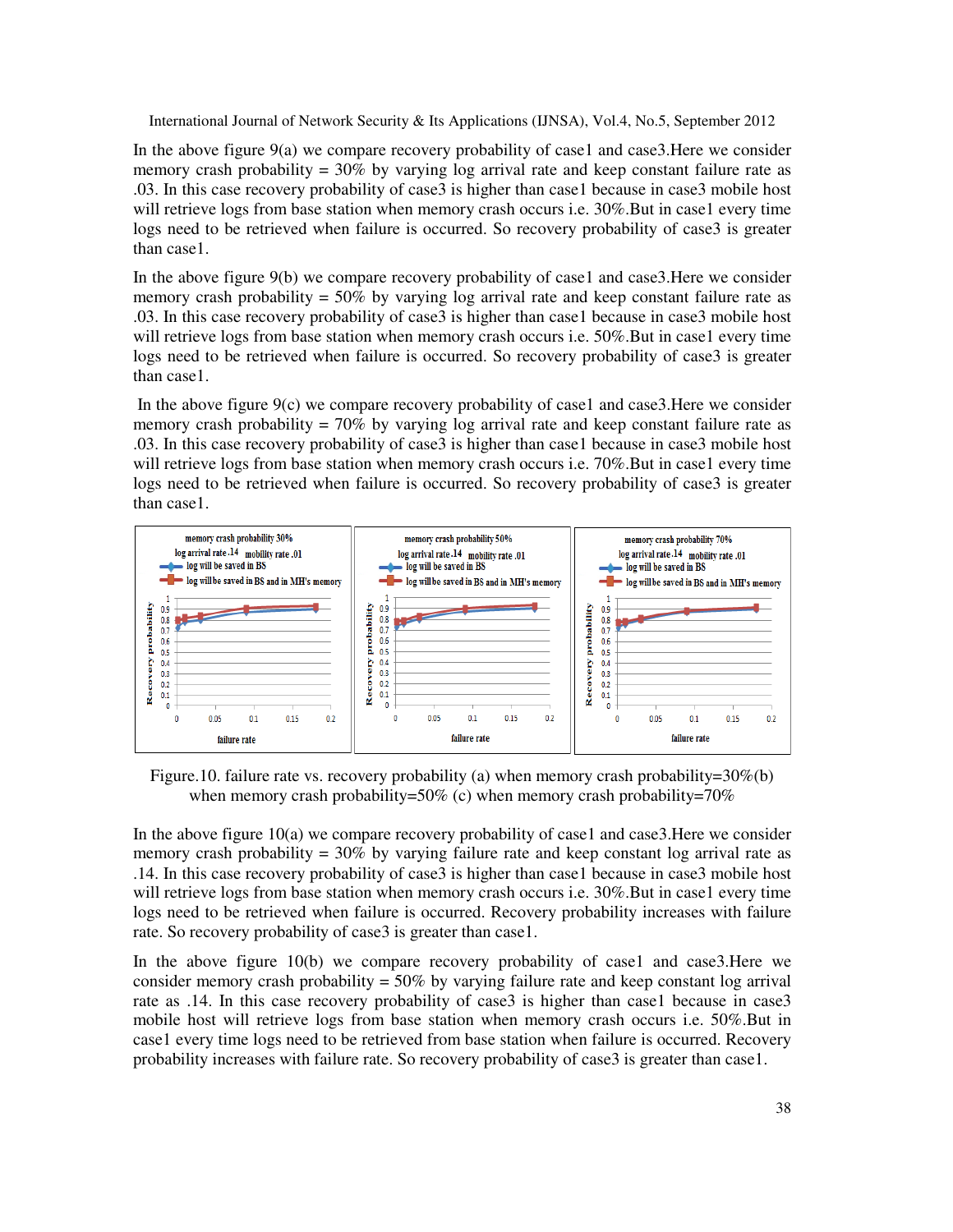In the above figure  $10(c)$  we compare recovery probability of case1 and case3. Here we consider memory crash probability = 70% by varying failure rate and keep constant log arrival rate as .14. In this case recovery probability of case3 is higher than case1 because in case3 mobile host will retrieve logs from base station when memory crash occurs i.e. 70%. But in case1 every time logs need to be retrieved from base station when failure is occurred. Recovery probability increases with failure rate. So recovery probability of case3 is greater than case1.

If we observe the above figure we can get the difference of recovery probability between case1 and case3. This difference is represented through the following graph.



Figure.11. recovery probability overhead comparison between case1 and case3 for memory crash probability 30%, 50%, & 70% (a) for varying log arrival rate and constant failure rate .03 (b) for varying failure rate and log arrival rate .14

In the above figure  $11(a)$  we can show that recovery probability of case 3 is .182 higher than recovery probability of case1 when memory crash probability =30%.Recovery probability of case3 is .132 higher than recovery probability of case1 when memory crash probability =50%.Recovery probability of case3 is .08 higher than recovery probability of case1 when memory crash probability  $=70\%$ . In all the cases we vary log arrival rate and keep constant failure rate as .03.We can see that difference between recovery probability case1 and case3 decreases as memory crash probability increases.

In the above figure 11(b) we can show that recovery probability of case3 is .042 higher than recovery probability of case1 when memory crash probability =30%.Recovery probability of case3 is .03 higher than recovery probability of case1 when memory crash probability =50%.Recovery probability of case3 is .014 higher than recovery probability of case1 when memory crash probability  $=70\%$ . In all the cases we vary failure rate and keep constant log arrival rate as .14. We can see that difference between recovery probability case1 and case3 decreases as memory crash probability increases.

## **8. CONCLUSIONS**

Mobile computing has been developing very rapidly in recent years. Some of the checkpointing and recovery techniques proposed for mobile computing systems did not take checkpoints regard to the mobility rate of the mobile host and unnecessarily incur additional overhead in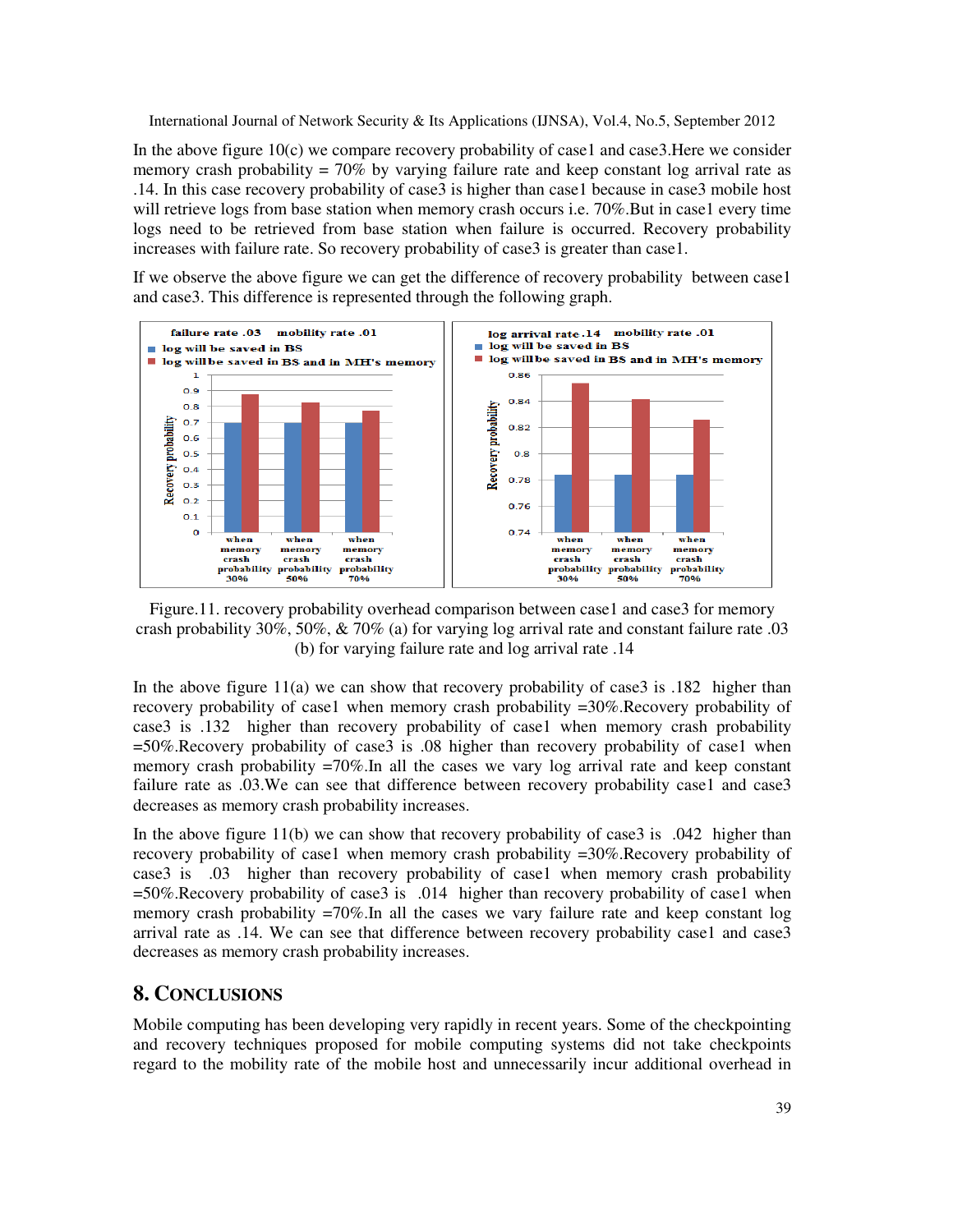maintaining recovery data. In our proposed scheme, a mobile host takes a checkpoint only after its handoff count exceeds a predefined threshold value. In our proposed approach, in case of transient failure logs are retrieved from mobile host's own memory to reduce the recovery time after failure. But due to probability of memory crash, mobile hosts save logs both in their own memory and base station. In case of crash failure logs are retrieved from base station. Saving two copies of log may seem to cause memory overhead but log searching and transfer cost from base station gets reduced. This algorithm proposes a secure checkpointing system as a method for providing checkpointing capability while simultaneously preventing information leakage of application data saved in checkpoint.

#### **REFERENCES**

- [1] G.Hong, S.J.Ahn, S.C.Han, T. Park, H.Y. Yeom, Y.Cho,( 2000) " Kckpt: Checkpoint and Recovery Facility on UnixWare Kernel" [J], Computers and Applications, pp. 303-308.
- [2] G.H.Forman, J.Zahorjan, (1994)" Challenges of Mobile Computing ", Journal Computer Volume 27 Issue 4, April IEEE Computer Society Press Los Alamitos, CA, USA. pp. 31-40.
- [3] Mobile Communications (2nd Edition), by Jochen Schiller, Publisher: Addison Wesley.
- [4] W.Adis,(2005)"Mobile Computing for Hospitals: Transition Problems", Communications  $67$  volume 5 Issue 2. pp.  $67-76$ .
- [5] H.Nam , J.Kim , S.J.Hong , S.Lee, (2003) "Secure checkpointing", Journal of Systems Architecture 48,pp. 237–254.
- [6] D.P.Agrawal, H.Deng, R.Poosarla, S.Sanyal, (2003) "Secure mobile computing", IWDC,– Springer.pp.1-9
- [7] E.N. (Mootaz) Elnozahy, L.Alvisi, Y.Wang and D.B. Johnson, (September 2002), "A Survey of Rollback Recovery Protocol in Message Passing System"ACM Comput. Surv., Vol. 34, No. 3. pp. 375-408.
- [8] P.Kumar, R.Garg,(2010)"Checkpointing Based Fault Tolerance in Mobile Distributed Syst ems".International Journal of Research and Reviews in Computer Science (IJRRCS), Vol. 1, No. No. 2, June,pp83-93.
- [9] R.Prakash, M.Singhal, (1996) "Low Cost Checkpointing and Failure Recovery in Mobile Computing Systems", IEEE Transacrions on Parallel and Distrinuted Systems, vol. 7, october .pp.1-38.
- [10] T.Park, N. Woo, H.Y. Yeom,( 2003) "An Efficient recovery scheme for fault-tolerant mobile computing systems", Future Generation Computer System, pp. 37-53.
- [11] S.E.George,I.R.Chen,Y.Jin,(2006)"Movement-Based Checkpointing andLogging for Recovery in Mobile Computing Systems", MobiDE '06 Proceedings of the 5th ACM international workshop on Data engineering for wireless and mobile access ,pp. 51-58.
- [12] J.Lopez, R.Dahab,( 2000) "An overview of Elliptic Curve Cryptography", Technical Report IC-00-10, State University of Campinas,.pp:1-34